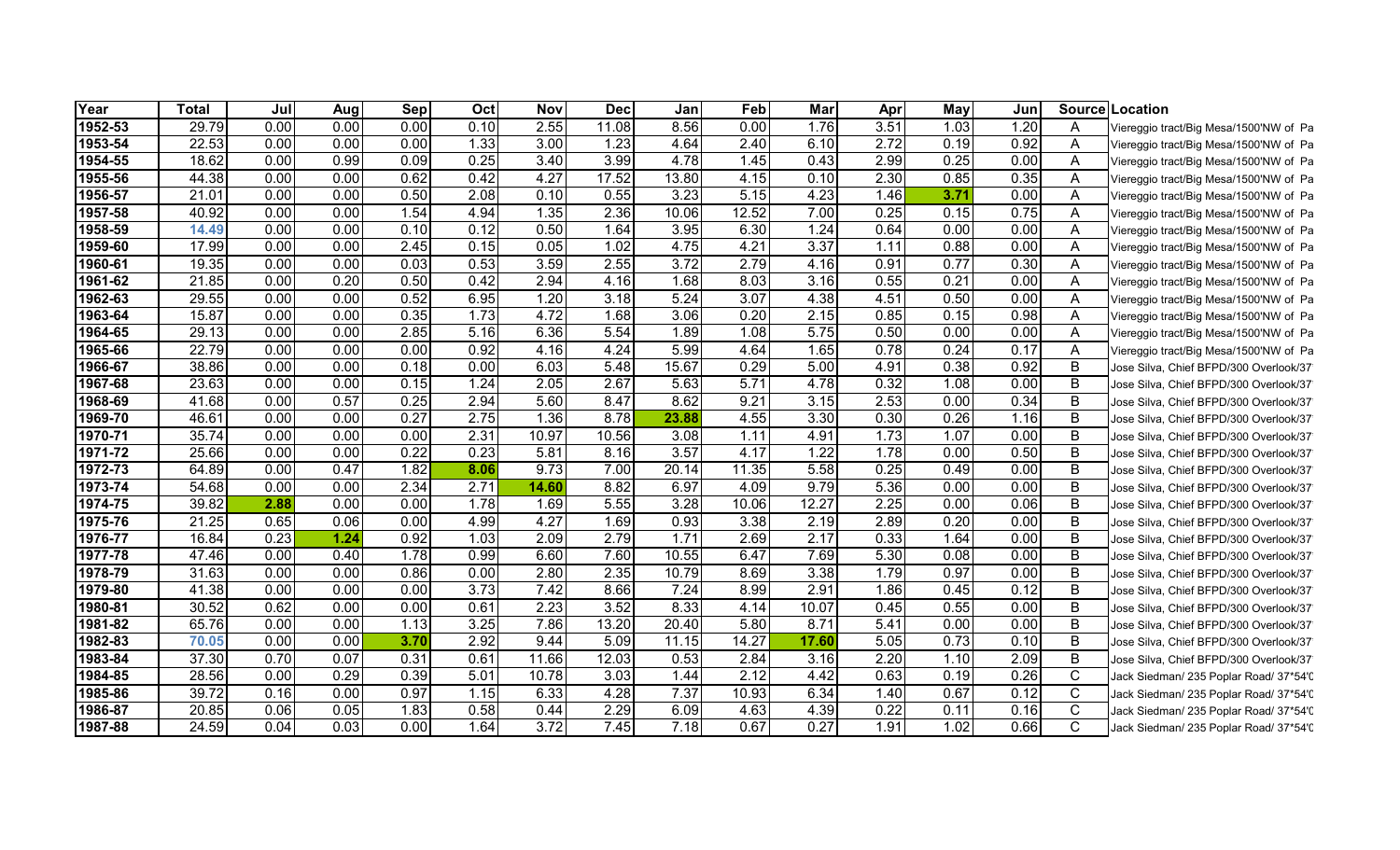| Year        | <b>Total</b> | Jul  | Aug  | <b>Sep</b> | Oct  | Nov  | <b>Dec</b>        | Jan   | Feb   | Mar   | Apr  | May  | Jun  |              | Source Location                            |
|-------------|--------------|------|------|------------|------|------|-------------------|-------|-------|-------|------|------|------|--------------|--------------------------------------------|
| 1988-89     | 29.52        | 0.00 | 0.27 | 0.00       | 0.41 | 6.75 | 4.71              | 3.07  | 1.34  | 10.13 | 2.07 | 0.21 | 0.56 | C            | Jack Siedman/ 235 Poplar Road/ 37*54'0     |
| 1989-90     | 19.34        | 0.06 | 0.37 | 1.55       | 1.78 | 2.03 | 0.00              | 5.07  | 2.82  | 1.73  | 0.95 | 2.83 | 0.15 | $\mathsf{C}$ | Jack Siedman/ 235 Poplar Road/ 37*54'0     |
| 1990-91     | 21.44        | 0.14 | 0.04 | 0.06       | 0.34 | 0.56 | 2.42              | 0.92  | 3.92  | 9.88  | 1.60 | 1.03 | 0.53 | $\mathsf{C}$ | Jack Siedman/ 235 Poplar Road/ 37*54'0     |
| 1991-92     | 26.26        | 0.21 | 0.95 | 0.16       | 2.92 | 0.88 | 3.47              | 3.11  | 7.88  | 4.48  | 1.09 | 0.03 | 1.08 | $\mathsf{C}$ | Jack Siedman/ 235 Poplar Road/ 37*54'0     |
| 1992-93     | 33.11        | 0.00 | 0.03 | 0.19       | 2.47 | 1.41 | 6.79              | 8.73  | 6.37  | 3.15  | 1.41 | 1.49 | 1.07 | $\mathsf{C}$ | Jack Siedman/ 235 Poplar Road/ 37*54'0     |
| 1993-94     | 20.54        | 0.10 | 0.03 | 0.05       | 1.12 | 3.83 | 2.50              | 2.87  | 5.97  | 0.90  | 1.33 | 1.71 | 0.13 | $\mathsf{C}$ | Jack Siedman/ 235 Poplar Road/ 37*54'0     |
| 1994-95     | 50.05        | 0.12 | 0.00 | 0.12       | 0.24 | 8.64 | 5.37              | 18.58 | 1.79  | 10.52 | 1.82 | 2.22 | 0.63 | C            | Jack Siedman/ 235 Poplar Road/ 37*54'0     |
| 1995-96     | 34.49        | 0.03 | 0.00 | 0.00       | 0.00 | 0.64 | 12.86             | 6.66  | 7.20  | 1.38  | 2.67 | 3.05 | 0.00 | C            | Jack Siedman/ 235 Poplar Road/ 37*54'0     |
| 1996-97     | 24.11        | 0.00 | 0.00 | 0.33       | 1.50 | 3.25 | 8.40              | 7.23  | 0.68  | 0.72  | 0.97 | 0.46 | 0.57 | $\mathsf{C}$ | Jack Siedman/ 235 Poplar Road/ 37*54'0     |
| 1997-98     | 53.13        | 0.00 | 1.09 | 0.22       | 1.36 | 9.40 | 3.96              | 10.83 | 16.97 | 3.10  | 2.38 | 3.70 | 0.12 | $\mathsf{C}$ | Jack Siedman/ 235 Poplar Road/ 37*54'0     |
| 1998-99     | 25.29        | 0.14 | 0.00 | 0.10       | 1.01 | 4.20 | 2.01              | 4.98  | 6.77  | 3.46  | 2.30 | 0.20 | 0.12 | $\mathsf{C}$ | Jack Siedman/ 235 Poplar Road/ 37*54'0     |
| 1999-00     | 24.76        | 0.01 | 0.18 | 0.05       | 1.08 | 2.61 | 0.56              | 5.42  | 7.61  | 1.86  | 3.12 | 2.02 | 0.24 | D            | Ralph Camiccia/ 165 Birch Road/            |
| 2000-01     | 17.08        | 0.00 | 0.03 | 0.30       | 1.32 | 1.48 | 1.42              | 4.92  | 5.21  | 1.36  | 0.80 | 0.00 | 0.24 | D            | Ralph Camiccia/ 165 Birch Road/            |
| 2001-02     | 28.19        | 0.08 | 0.06 | 0.21       | 0.08 | 6.93 | 10.74             | 2.30  | 3.75  | 2.36  | 0.81 | 0.82 | 0.05 | D            | Ralph Camiccia/ 165 Birch Road/            |
| 2002-03     | 26.40        | 0.10 | 0.10 | 0.08       | 0.13 | 1.97 | 12.68             | 2.71  | 2.57  | 2.06  | 2.99 | 0.98 | 0.03 | D            | Ralph Camiccia/ 165 Birch Road/            |
| 2003-04     | 22.63        | 0.04 | 0.16 | 0.28       | 0.14 | 1.97 | 8.24              | 3.95  | 5.35  | 1.50  | 0.76 | 0.23 | 0.01 | D            | Ralph Camiccia/ 165 Birch Road/            |
| 2004-05     | 48.80        | 0.00 | 0.00 | 0.00       | 4.10 | 5.20 | 9.50              | 5.80  | 6.40  | 8.50  | 3.50 | 2.20 | 3.60 | F            | <b>IBCPUD/Woodrat Treatment Plant/Mesa</b> |
| 2005-06     | 55.35        | 0.00 | 0.00 | 0.20       | 1.00 | 4.90 | 17.60             | 6.40  | 6.80  | 9.50  | 8.45 | 0.50 | 0.00 | F            | BCPUD/Woodrat Treatment Plant/Mesa         |
| 2006-07     | 26.10        | 0.00 | 0.00 | 0.00       | 1.50 | 6.10 | 8.40              | 1.20  | 4.90  | 0.80  | 2.30 | 0.90 | 0.00 | F            | <b>IBCPUD/Woodrat Treatment Plant/Mesa</b> |
| 2007-08     | 30.00        | 0.10 | 0.00 | 0.10       | 3.50 | 1.90 | 6.00              | 13.10 | 4.00  | 1.00  | 0.20 | 0.10 | 0.00 | E.           | BCPUD/Woodrat Treatment Plant/Mesa         |
| 2008-09     | 26.85        | 0.00 | 0.00 | 0.00       | 1.00 | 3.10 | 4.50              | 1.20  | 10.50 | 3.15  | 0.30 | 3.10 | 0.00 | E.           | BCPUD/Woodrat Treatment Plant/Mesa         |
| 2009-10     | 42.60        | 0.00 | 0.00 | 0.70       | 4.80 | 2.10 | 5.10              | 10.40 | 6.10  | 4.00  | 5.70 | 3.40 | 0.30 | F            | BCPUD/Woodrat Treatment Plant/Mesa         |
| 2010-11     | 39.30        | 0.00 | 0.00 | 0.30       | 2.70 | 4.30 | 9.40              | 2.60  | 3.70  | 9.90  | 1.30 | 1.70 | 3.40 | Е            | BCPUD/Woodrat Treatment Plant/Mesa         |
| 2011-12     | 20.30        | 0.00 | 0.00 | 0.00       | 0.00 | 3.20 | $\overline{3.20}$ | 5.80  | 1.70  | 4.70  | 1.60 | 0.10 | 0.00 | F            | BCPUD/Woodrat Treatment Plant/Mesa         |
| 2012-13     | 30.90        | 0.00 | 0.00 | 0.00       | 2.20 | 7.90 | 11.50             | 1.30  | 0.60  | 1.80  | 1.80 | 0.60 | 3.20 | E.           | BCPUD/Woodrat Treatment Plant/Mesa         |
| 2013-14     | 27.40        | 0.00 | 0.00 | 1.30       | 0.00 | 3.30 | 0.70              | 0.50  | 12.40 | 4.30  | 4.30 | 0.60 | 0.00 | E.           | BCPUD/Woodrat Treatment Plant/Mesa         |
| 2014-15     | 34.96        | 0.10 | 0.00 | 0.60       | 0.70 | 5.10 | 22.20             | 0.00  | 3.40  | 0.01  | 1.85 | 0.00 | 1.00 | E            | <b>BCPUD/Woodrat Treatment Plant/Mesa</b>  |
| 2015-16     | 32.25        | 0.00 | 0.00 | 0.70       | 0.00 | 2.00 | 7.85              | 10.40 | 1.30  | 8.00  | 1.50 | 0.50 | 0.00 | E.           | BCPUD/Woodrat Treatment Plant/Mesa         |
| 2016-17     | 51.30        | 0.00 | 0.00 | 0.00       | 6.00 | 4.10 | 6.60              | 13.50 | 11.90 | 3.10  | 4.70 | 0.70 | 0.70 | E.           | BCPUD/Woodrat Treatment Plant/Mesa         |
| 2017-18     | 28.40        | 0.00 | 0.00 | 0.40       | 0.60 | 3.40 | 0.20              | 7.50  | 0.20  | 7.00  | 8.40 | 0.60 | 0.10 | F            | BCPUD/Woodrat Treatment Plant/Mesa         |
| 2018-19     | 41.90        | 0.10 | 0.00 | 0.10       | 1.60 | 5.10 | 3.40              | 7.80  | 11.70 | 6.00  | 2.10 | 4.00 | 0.00 | Е            | BCPUD/Woodrat Treatment Plant/Mesa         |
| 2019-20     | 22.70        | 0.00 | 0.00 | 0.30       | 0.00 | 1.00 | 11.20             | 4.40  | 0.00  | 3.00  | 1.10 | 1.70 | 0.00 | F            | <b>BCPUD/Woodrat Treatment Plant/Mesa</b>  |
| 2020-21     | 16.42        | 0.00 | 0.30 | 0.00       | 0.00 | 1.20 | 4.20              | 4.50  | 3.50  | 2.45  | 0.10 | 0.05 | 0.12 | E            | BCPUD/Woodrat Treatment Plant/Mesa         |
| $2021 - 22$ | 26.01        | 0.39 | 0.14 | 0.99       | 7.83 | 3.49 | 8.42              | 0.97  | 0.05  | 1.55  | 1.87 | 0.31 |      | E            | BCPUD/Woodrat Treatment Plant/Mesa         |